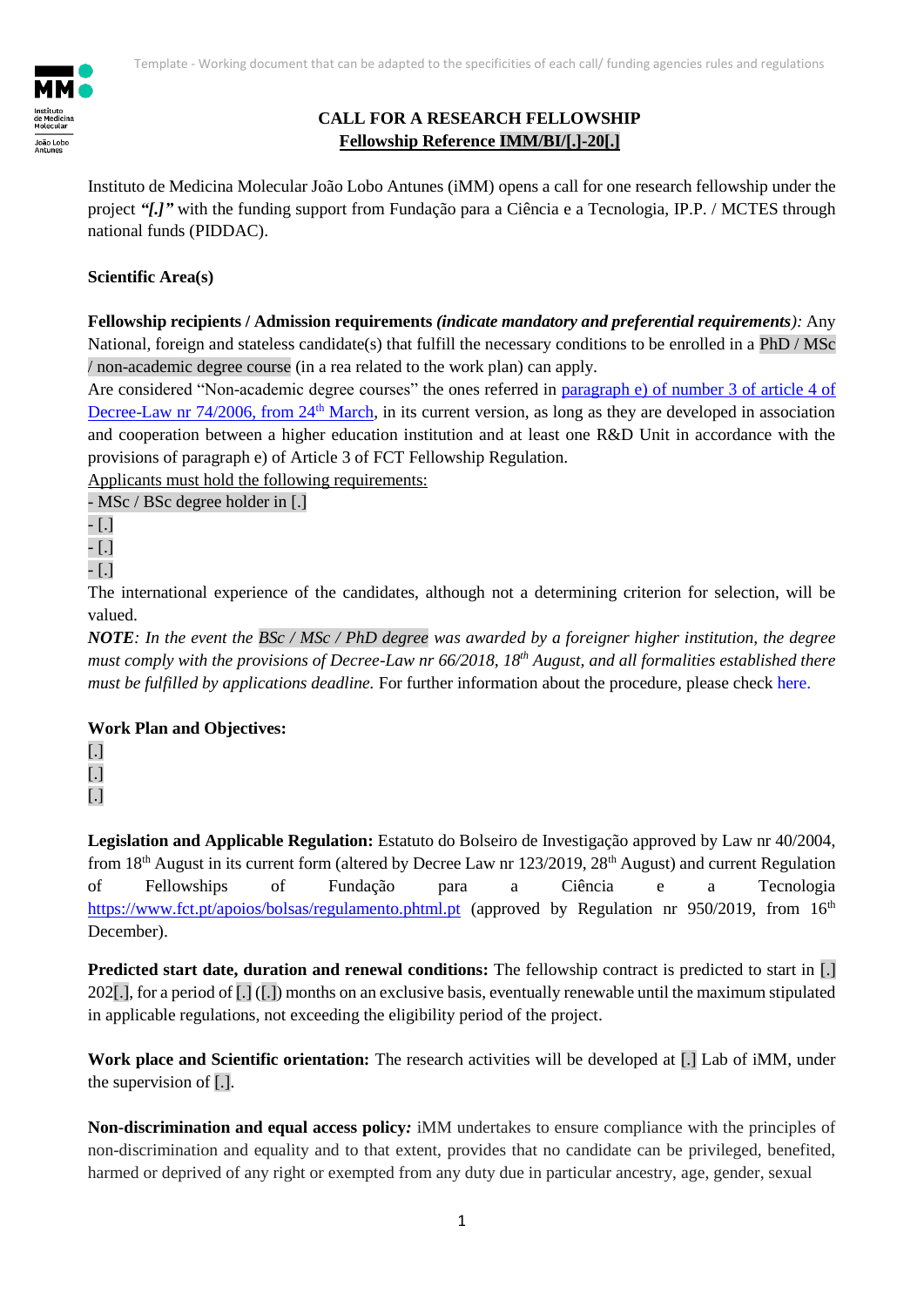orientation, marital status, family status, economic status, education, social origin or condition, genetic heritage, reduced working capacity, disability, chronic disease, nationality, ethnic origin or race, place of origin, language, religion, political or ideological convictions and trade union membership.

**International environment and experience:** Diversity is a fundamental aspect of the essence of iMM, where researchers and non-researchers of different nationalities, backgrounds and areas of study work together, promoting the exchange of experiences and interactions, contributing to the personal and professional development of each person and to the existence of an international, inclusive and stimulating environment.

**Research Fellows Support Centre:** The Research Fellows Support Centre works on Tuesdays and Thursdays from 9:00AM to 6:30PM at Human Resources Office.

**Fellowship financial conditions:** The fellow will benefit from a monthly stipend in the amount of  $[.]\epsilon$  in accordance with the defined in FCT table [https://www.fct.pt/apoios/bolsas/valores.phtml.pt.](https://www.fct.pt/apoios/bolsas/valores.phtml.pt) The amount will be paid by wire transfer at the end of each month. The fellow will also benefit from a personal accident insurance to execute the proposed research activities as well as the right to Social Security through Voluntary Social Insurance regimen, if wanted, under the terms of Código dos Regimes Contributivos do Sistema Previdencial de Segurança Social, and the contributions costs will be supported by the research project.

**Application documents:** - Motivation Letter; - Detailed CV; - BSc / MSc / PhD certificate (please check the *"NOTE" in Fellowship recipients*); - Contacts of XX references; - Candidate's declaration of honor indicating previous fellowships, if any, its typology and duration. *The non-compliance with these requirements determines the immediate rejection of the application.*

In case the applicant does not have yet the required degree certificate, a declaration of honor stating the conclusion of the necessary qualifications for the purposes of this process will be accepted and must be sent by the end date of the call.

**Jury evaluation and selection:** [.], [.] and [.] (*indicate the affiliation of each member*).

**Selection methods:** [.] ([.]%), [.] ([.]%). *(In case of interview, must be indicated the criteria to be apply to determinate who will be selected for an interview and its valuation).* 

**Deadlines and application process:** The call will be open from [.]**until** [.]**202**[.]**.** 

Applications should be submitted through iMM website, by clicking in the "Apply" button below the position job ad. *The non-compliance with these requirements determines the immediate rejection of the application.*

**Notification of results:** The evaluation results will be announced within 90 days after the termination of the applications submission deadline, by writing and publishing a jury meeting minute at iMM website at <https://imm.medicina.ulisboa.pt/jobs/#results> with all process of recruitment, evaluation and selection including a list of all excluded and admitted candidates and for these last ones, their classification. All admitted candidates will be notified by email.

**Preliminary Hearing and Final Decision Deadline:** After notification, all candidates have 10 working days to respond. Panel's final decisions are pronounced within a period of 90 days, from application deadline.

**Selection reserve list:** A reserve selection list will be created for a period of [.] months (not mandatory).

**Fellowship [contract](https://drive.google.com/file/d/1EPGycVThZMkypuQIyCHljuzVBgCFI4fR/view?usp=sharing)ing:** The Fellowship is granted through the signature of a contract between iMM and the selected fellow and after the fellow send the following mandatory documents: copy of identification document (in case of non-European citizens is mandatory the work visa / valid resident permit), document proving the